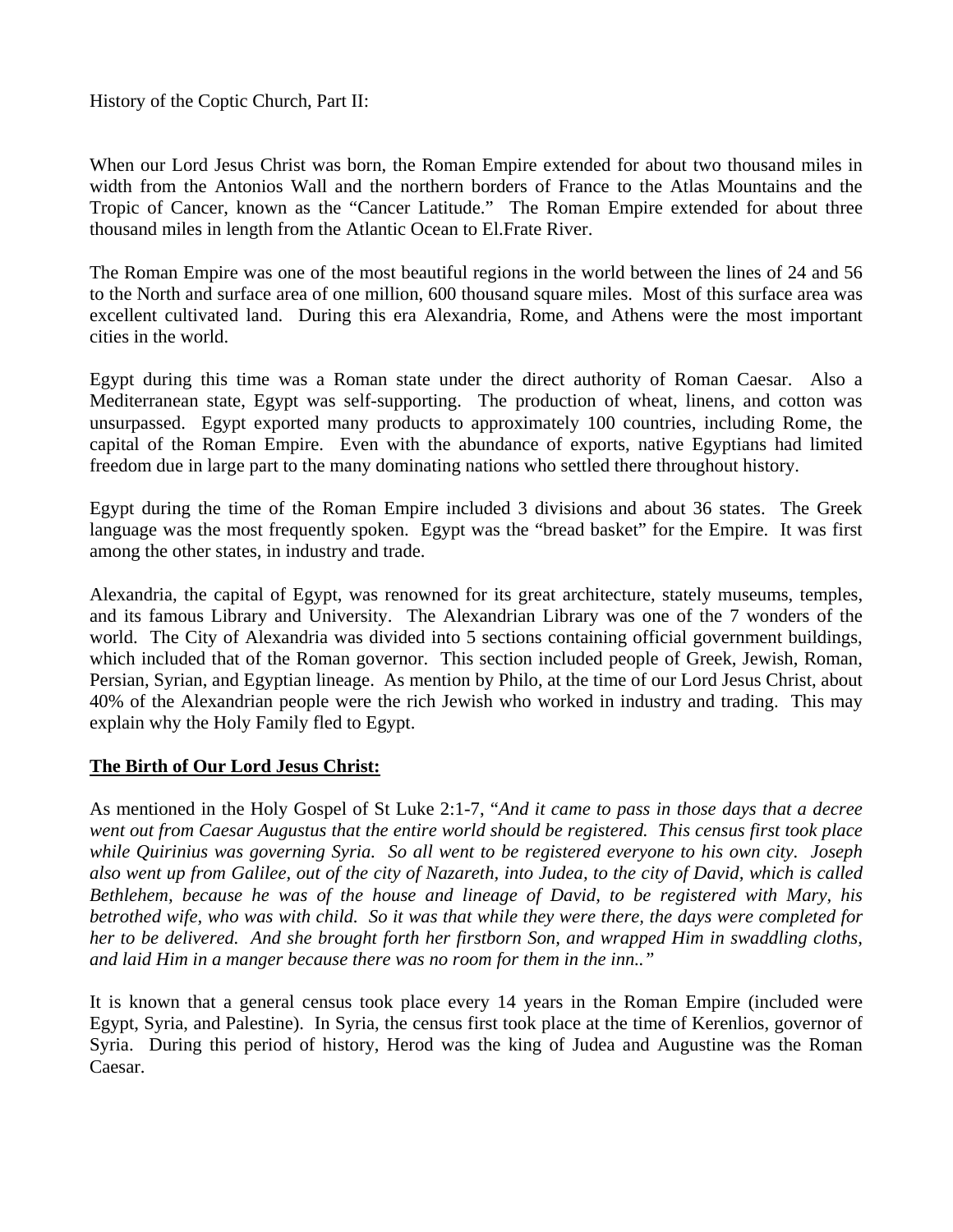The calendar utilized in Rome at that time was related to the foundation of Rome and its symbol was "Announbis conditae A.V.C." Dionysuis Eyiguus later changed this to the Christian calendar on 526 AD and its symbol was Anno Domini (A.D.).

However, we believe Dionysius to be inaccurate with his calculations by approximately 4 years as he calculated the birth of the Lord Jesus Christ on 754 A.V.C., but Herod, the Elder who killed Bethlehem's children died on April 750 A.V.C. and so if we add 3.5 years, the duration of the presence of the Holy Family in Egypt according to Coptic history to the date of the death of the king, Nero which was on 4 B.C. We further know that the Lord Jesus Christ was born in 7 B.C., which is the same time at which Kerenlios was the governor of Syria.

A papyrus, dating back to the  $4<sup>th</sup>$  century, which was studied in Kilon University, Germany, revealed that the Holy Family stayed about 3 years and 11 months in Egypt. The papyrus was written by Fayoum in Coptic dialect and mentioned that the Month of Bashans was the most blessed month of the year. Therefore, our beloved Coptic Church celebrates the Feast of the Holy Visit to Egypt on the 1<sup>st</sup> of June each year.

## **The Blessed Lord Jesus Christ's Birth and the Scientists of Astronomy:**

The scientist Johannas Kepler in 1603 observed that Saturn and Jupiter in the whale's group become very close together and appear as one star. Kepler reviewed the writings of Jewish author Abravanel who mentioned that the Messiah would appear when Saturn touches Jupiter in the whale's group and so according to the statistics done by Kepler, he noted that this occurred in 7 B.C. The year of the Lord Jesus Christ's birth was 7 B.C.

Also in l925, the German scientist Schnabel read the writings before the Babylon Era, which belong to the Sippar's Astronomy School in Babylon, Egypt. These writings predicted that Saturn and Jupiter would become very close in 7 B.C. This explains the trip of the Wise Men from the East to Jerusalem.

## **The Christian History:**

As previously mentioned, Dionysius Exiguous was the first in 526 AD to use the Christian calendar. Exiguous purported that the Lord Jesus Christ was born on December 25, 753 A.U.C. However, as all scientists know Exiguous made a mistake in his calculations. By the comparison of the Holy Gospel of St Matthew 2:1 and the Holy Gospel of St Luke 3:1 we can accurately conclude the following: The Lord Jesus Christ was born before the death of Nero who died the spring of 750 A.U.C. As denoted by Yousifous, the Lord Jesus Christ began His preaching at the time of sharing Tebarious Caesar with Augustine Caesar on 765 A.U.C. This signifies to us that when the Lord Jesus Christ was 30 years of age, Tebarious Caesar had 15 years in authority, and with the addition of these 15 years to the beginning of Tebarious authority, we can conclude that the Lord began His earthly ministry on 779 A.U.C. This further proves that He was born on 749 A.U.C. approximately 4 years before the date mentioned by Exiguous. Being impossible to correct on the Christian Calendar, scientists added the years to the period between Adam and the Lord Jesus Christ to be 4004 instead of 4000. Can you then calculate the date of the Lord Jesus Christ's birth to have been on December 25 or January 7?

As written in the Apostolic Teachings, chapter 18, "you should celebrate the Feast of the Lord's birth on the  $25<sup>th</sup>$  of the 9<sup>th</sup> month for Hebrew which is the  $29<sup>th</sup>$  of the 4<sup>th</sup> month for Egyptians." The Hebrew year is less than the Coptic Year by 11 days. The Hebrew Year also depends on the moon's movement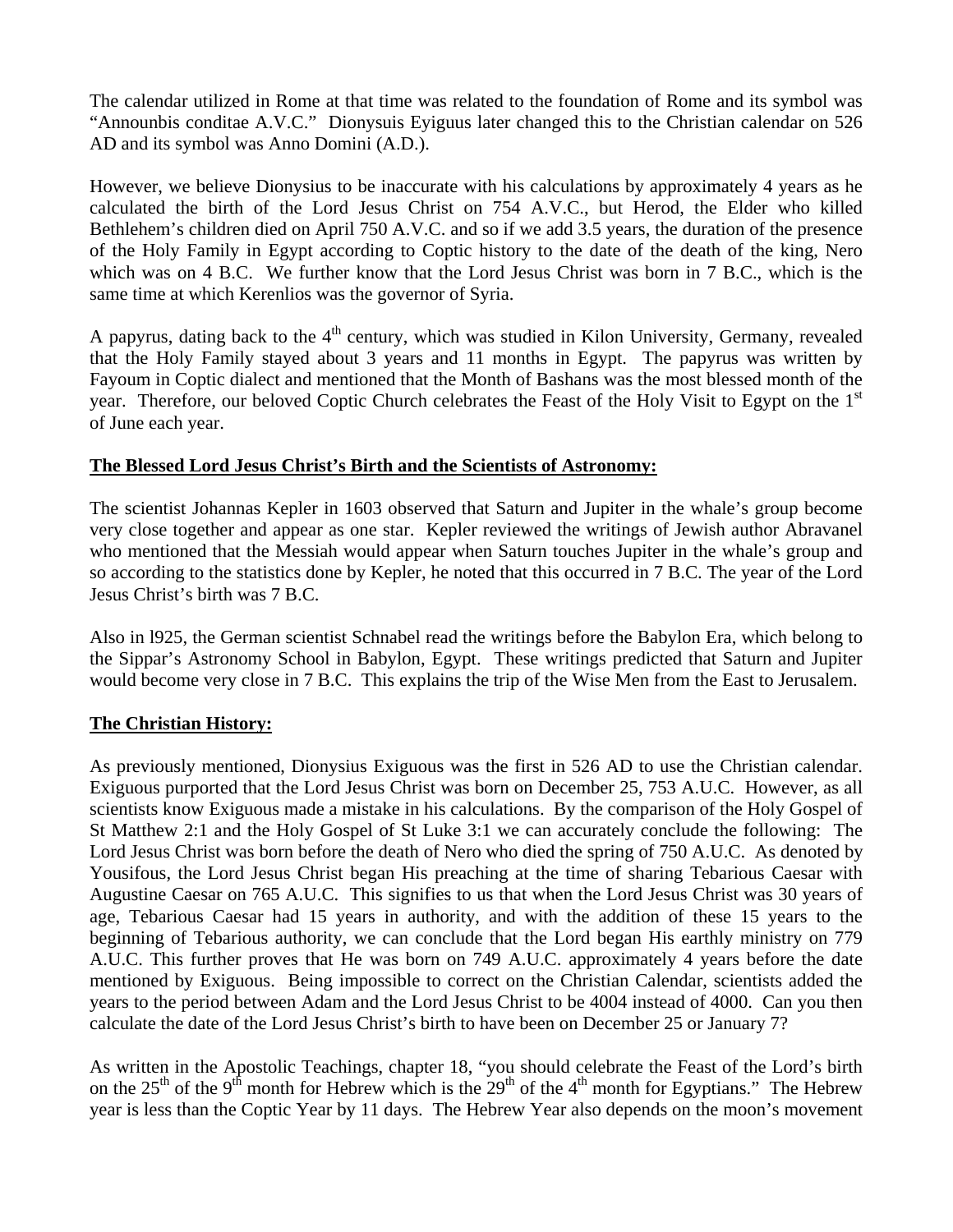while the Coptic Year depends on the solar system. Therefore, one month every three years was added to the Hebrew year to coincide with the solar calendar.

When the Romans designed their calendar which also depended upon the solar system, their calendar started with January and ended with December and so December becomes similar to the  $9<sup>th</sup>$  month of the Hebrew Year and the  $4<sup>th</sup>$  month of the Coptic Year so December  $25<sup>th</sup>$  equals the  $25<sup>th</sup>$  of the 9<sup>th</sup> month of the Hebrew Year and  $29<sup>th</sup>$  of the  $4<sup>th</sup>$  month "Kiahk" of the Coptic Year as denoted in the Apostolic Teachings.

In 1082 AD, Pope Gregory  $13<sup>th</sup>$ , observed that the solar calendar is 365.2422 and not 365.25 as was known so Pope Gregory did the "Gregorian Correction" where the difference 0.0078 day/year for one day every 128 years so he added 13 days placing 29<sup>th</sup> Kiahk on January 7 and every 128 years, the difference will increase by one day so  $29<sup>th</sup>$  of Kiahk will be  $8<sup>th</sup>$  of January 2101 AD and the  $9<sup>th</sup>$  of January on 2229 and so on.

## **The Flight of the Holy Family From Bethlehem to Egypt:**

The Holy Gospel of St Matthew 2:13-15 states, "*Now when they had departed, behold, an angel of the Lord appeared to Joseph in a dream, saying, 'Arise, take the young Child and His mother, flee to Egypt, and stay there until I bring you word; for Herod will seek the young Child to destroy Him.' When he arose, he took the young Child and His mother by night and departed for Egypt, and was there until the death of Herod, that it might be fulfilled which was spoken by the Lord through the prophet, saying, 'Out of Egypt I called My Son."* 

1. **The Holy Family in Bethlehem**: After St Joseph had received instruction from the Angel of God to take the young Child, the Lord Jesus Christ, and His mother and flee to Egypt; he also took Salome, a mid-wife. The Family stayed for a while in a grotto, known by Bethlehem residents as "Magharat El-Sayyidah or Magharat El-halib" situated southeast of the Basilica of Nativity.

The Armenian tradition asserts that when St Mary the Virgin tried to beast feed the child, Lord Jesus, drops of her milk fell upon a stone that became white. St Paula built a church upon this site in the name of the Virgin, St Mary. This grotto is filled with white soft stones known as the "virgins' milk." Some of the stones were transferred to Europe for the building of churches there. The present Basilica was built in 1872 AD and its stones have the power to stimulate the flow of milk in lactating females.

The Holy Family in its trip to Egypt used a donkey. In the Holy Gospel of St Matthew 21:5 we read "*Tell the daughter of Zion, 'Behold, your King is coming to you, lowly and sitting on a donkey, A colt, the foal of a donkey."* 

2. **The Holy Family in the Land of the Philistines:** The Holy Family went first to the ancient Philistine city and seaport of Ashkelon on the Mediterranean Sea where Samson killed thirty Philistines (Judges 14:19). From there, they proceeded in an almost easterly direction to Hebron. Then they traveled to Gaza about 40 km to the west, where the site of the ancient Canaanite stronghold of Gaza was. They took the route that ran parallel to the shore of the sea, and crossed the Valley of Gaza in about two hours. After a days' journey from Gaza, the Holy Family arrived at the ancient township of Jenysos, today known as Khanyun, a section of the Gaza strip.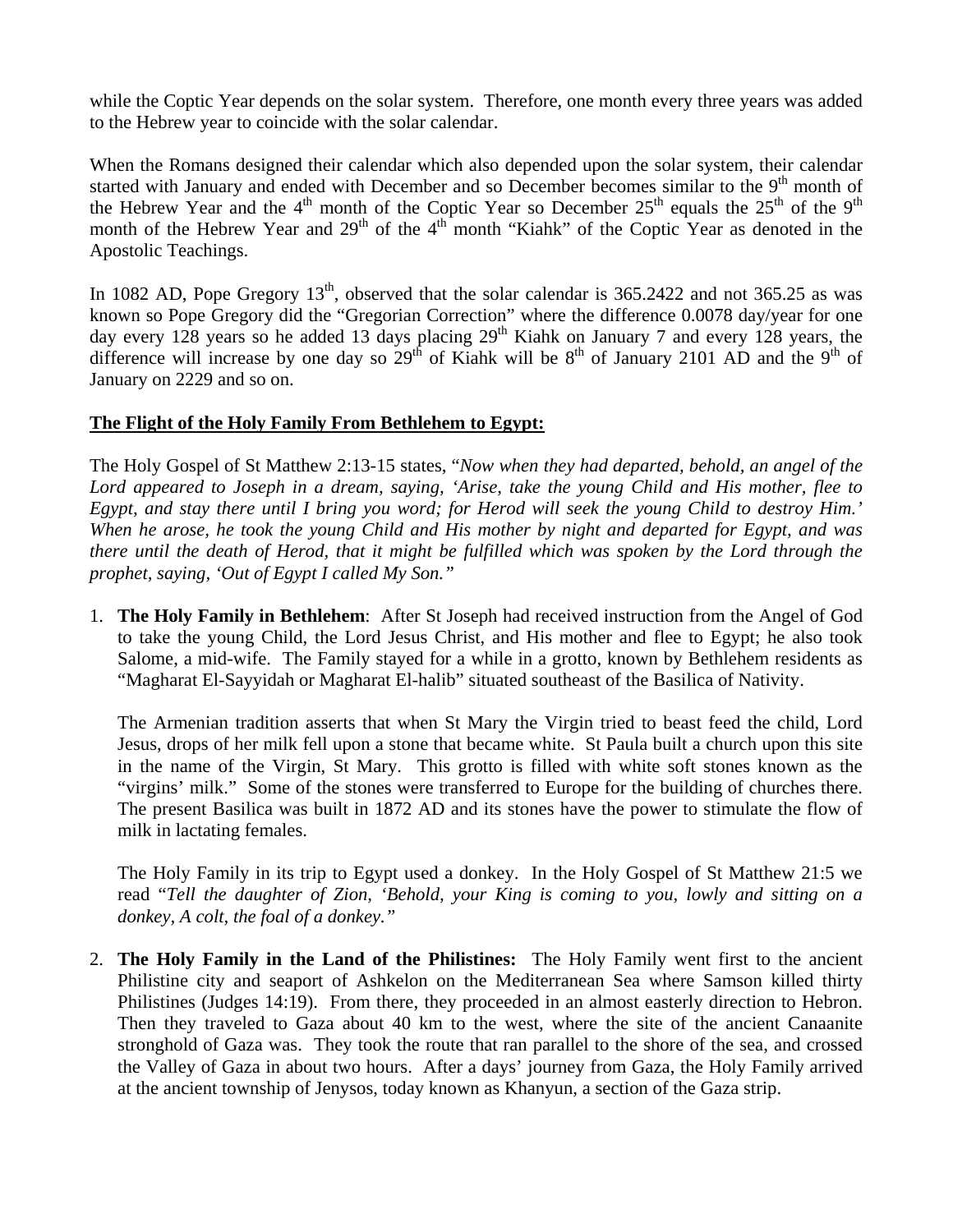By walking continually on this route, they would have arrived at Raphia, the frontier town between the Gaza strip and the Province of Egypt. Raphia had been the battleground of the contending forces of Ptolemy IV and Antiochus the Great in 217 BC. It was conquered by Alexander Jamoeus the Maccabee and annexed to Judea. Gabinus again restored it to Egypt.

Continuing another 44km, along the caravan route of two days of travel, the Holy Family crossed a stream, and entered the Valley of Al-Arish, which throughout history has formed a natural boundary between Egypt and Palestine.

3. **The Holy Family in the Land of Egypt**: Our Coptic Orthodox Church celebrates the Feast of the Lord Jesus Christ's Flight to Egypt on  $24<sup>th</sup>$  of Bashans, which is the first day of June.

The Holy Family would have arrived at the City of Rhinocolura, the present day Al-Arish. Aba El Makram stated that there were 2 churches in the third century in this city.

The next town entered was Ostrakini, which has since disappeared and replaced today by a small village called Straki, which is in close proximity to Al-Arish. Abraham the Bishop of Ostrakini at the Joint Ephesian Council mentioned this city in 431 AD.

At the southwestern end of the caravan route from Judea to Egypt lies the famous city of Pelusium "Al-Farma" which was the capitol of the state of Agstamnike, seaport and key to the country of Egypt.

Jeremiah the Prophet came to the city as referred to in the Holy Book of Jeremiah 43:5-8: *"Instead Johanan son of Kareah and all the army officers led away all the remnant of Judah who had come back to live in the land of Judah from all the nations where they had been scattered. They also led away all the men, women, and children and the king's daughters whom Nebuzaradan commander of the imperial guard had left with Gedaliah son of Ahikam, the son of Shaphan, and Jeremiah the prophet and Baruch son of Neriah. So they entered Egypt in disobedience to the Lord and went as far as Tahpanhes. In Tahpanhes the word of the Lord came to Jeremiah."* 

At the western side of Al Farma, an ancient church still stands today that is considered as one of the most important places visited by the Holy Family.

4. **The Holy Family in the Nile Delta:** During the time of Gaius Turranius (7-4 BC) the Roman Prefect of Egypt, the Holy Family crossed the narrow isthmus Al-Ouantara. Today it exists as a small village along the Suez Canal. It was over this particular isthmus separating Lake Manzala from Lake Ballah that the ancient caravan route continued from Judea to Egypt. This route had centuries prior been traveled by Abraham and Jacob and his family (Genesis 12:10-42).

In the footsteps of the Patriarchs, the Holy Family entered into the Province of Goshen, the present day El-Sharkia Governorate in Goshen. Visom and Ramsis were the cities the Jews built for Pharaoh, extending to the suburbs of present day Cairo City. This explains how Joseph came to marry Asenath the daughter of the priest of On (Genesis 41:45).

The first city the Holy Family visited in the Nile Delta was Bubastis ("Tell Basta") 2 kilometers south of Zaga Zig. They were not well received in this town; therefore, they went a day's journey farther southwards until they reached the town of Bilbais along the modern Ismailia Canal. Today,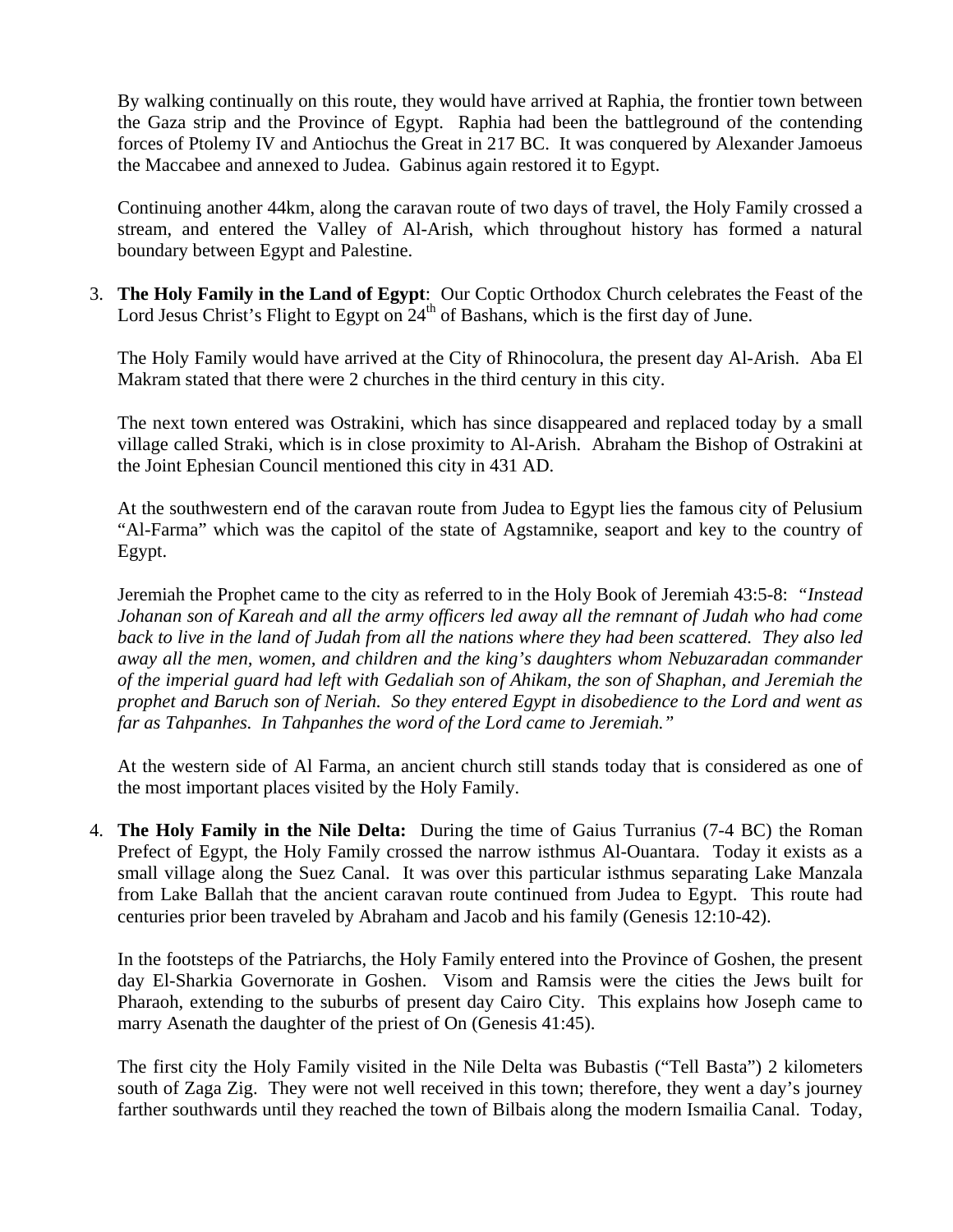there is only one Coptic Orthodox Church at Bilbais, the Church of St George in the north eastern part of the town, about one kilometer from the main road.

In "Tella Basta," the Holy Family was not welcomed. A spring of water erupted with this visit that became known for its healing properties. It did not heal any illnesses of the people of Basta.

It was mentioned in the vision of Pope Theophelias,  $23<sup>rd</sup>$  Pope of Alexandria that in "Tella Basta" 2 thieves met the Holy Family. One was Tetus an Egyptian and the other, Dimakos a Syrian. They stole belongings of the Holy Family causing St Mary to weep. Also at this city the people refused to provide the Holy Family with any water. The Lord Jesus Christ touched the earth with His Holy finger and soon a spring of water rose from the earth to quench their thirst. The water of this spring is believed to have healing powers for those of all diseases. For the people of Basta though, it provides no healings. From this city, was St Apollo, the son of Yarstos, who was martyred during the Era of Didadianos (284-305).

In Bilbais, there remains a root of a very ancient tree referred to as St Mary the Virgin's Tree. It has been told that when soldiers of Napoleon tried to cut this tree, it began to bleed. The soldiers quickly fled frightened at this bleeding.

The Holy Family continued their journey northwards until they reached the next town of Sebennytos (Samannud) on the west side of the Damietta branch of the Nile. The local tradition in Samannud relates that the present church of St Abanoub was built on the ruins of an ancient church dedicated to the Blessed Virgin, which in turn was built on the site where the Holy Family visited. In this church the relics of St Abanoub reside. The name "Samannud" means the founders of gods and was known for its production of golden idols.

Having crossed the Damietta branch of the Nile, the Holy Family traveled westwards until they reached a place known today as Sakha, situated about 2 kilometers south of Kafr-Elshaikh. It was at this location that the Lord Jesus Christ placed His Holy foot upon a stone and the mark of the sole of His foot remained. It is referred to as "Bikha Isous (in Coptic)" meaning footprint of the Lord Jesus Christ. This stone was discovered about 1986 AD during excavations of a church.

St Simon who stood for 50 years over the Pillar in the 7th Century distinguished the town of Sakha. St Saverius the Antiochian visited this city in the  $6<sup>th</sup>$  Century. We celebrate his memory the  $2<sup>nd</sup>$  of Babah.

After Bikha Isous, the Holy Family traveled westwards and crossed the Rosetta branch of the Nile. Continuing onward they saw from afar the Desert of Scetis (Wadi El-Natrun) and the Lord Jesus Christ blessed it and told His mother, "My mother, in this desert, there will reside many monks who will live the spiritual life and serve God as angels."

The town nearest the Desert of Scetis is Terenouti "Al-Tarrana" about 40 kilometers from the present Monastery of St Marcarius. 300 years following this blessed visit, St Marcarius came to this area and built 2 monasteries, the Monastery of El-Baramous and the Monastery of St Macarius. Now there are five monasteries in this region:

- 1. The Monastery of Anba Bishoy
- 2. The Monastery of St Mary the Virgin and Anba John Kama "El-Syrian Monastery"
- 3. The Monastery of St Mary, the Virgin, "El-Baramous"
- 4. The Monastery of St Marcarius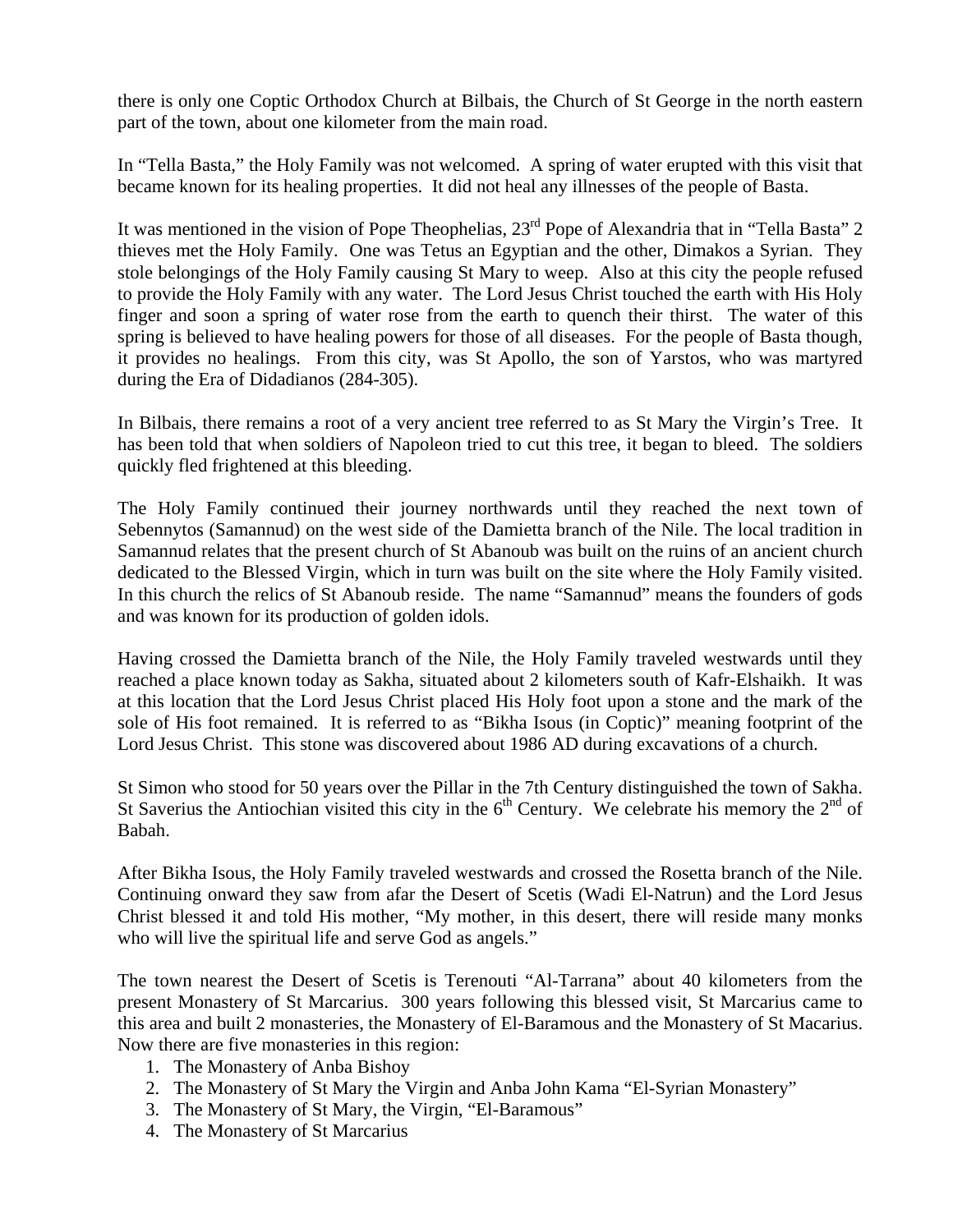- 5. The Monastery of St George in El-Khatatba
- **5. The Holy Family in the Present Cairo**: Progressing onward in their journey the Holy Family crossed the River Nile until they reached the city of the Biblical Beth-shams(Heliopolis) near Matariyah, the modern suburb of Cairo.

According to Ethiopian Syncthar, when the Holy Family came to El-Matariyah, the Lord Jesus Christ took St Joseph's stick and broke it into small pieces after using it to dig a spring. The small pieces of the planted stick soon bore plants known as Balsam. The Lord Jesus told His mother from this Balsam, Maroon would be made for Baptism. Until today, in El-Matariyah there remains a street "Balsam" and another in the name of St Mary the Virgin. In this town St Mary asked for bread and the residents of the town once again refused her request. From the time of St Mary's request until present day, no dough will ferment in this city.

In El-Matariyah there is also an aged, large tree that houses a cave in one of its large roots. Tradition purports that the Holy Family concealed themselves within this tree root cave from thieves attempting to steal from them. In El-Matariyah there exists a Cathedral in the name of St Mary the Virgin.

The Holy Family next traveled to the location where the Church of the Blessed Virgin in the Harat Zuwaila of Cairo now stands. They passed through the suburb of Zaitoon. The Virgin Mary has appeared for multitudes in several distinguishable shapes upon her church in Zaitoon from April 2, l968.

Harat Zuwaila is situated in the northeastern district of Cairo. Annexed to this church is the Convent of Nuns. The nuns say that when the Holy Family rested there, the Lord Jesus Christ blessed the water of the well and the blessed Virgin drank from it. This well is located in the floor before the southern sanctuary of the lower church, and the water continues to be utilized for healing the sick.

Journeying southwards, the Holy Family passed the Fortress of Babylon, which determined the route of Upper Egypt. The Holy Family stopped at this location on their return to Palestine.

Twelve kilometers south of Cairo at El-Maadi, on the bank of the Nile River, there is the Church of the Blessed Virgin with its three cupolas. From El-Maadi, the Holy Family took a sailboat traveling southward along the Nile.

The Church of St Mary the Virgin in Harat Zuwaila was designated St Mark's See for approximately 360 years for 23 Popes (Pope Johan the  $8<sup>th</sup>$  (1310-1320 AD) to Pope Metaos the  $4<sup>th</sup>$  $(1660 - 1670$  AD).

The churches in Harat Zuwaila today include:

- 1. The Church of the Virgin
- 2. The Church of St Marcarius
- 3. The Church of St George
- 4. The Monastery of St Mary the Virgin for Nuns
- 5. The Monastery of St George for Nuns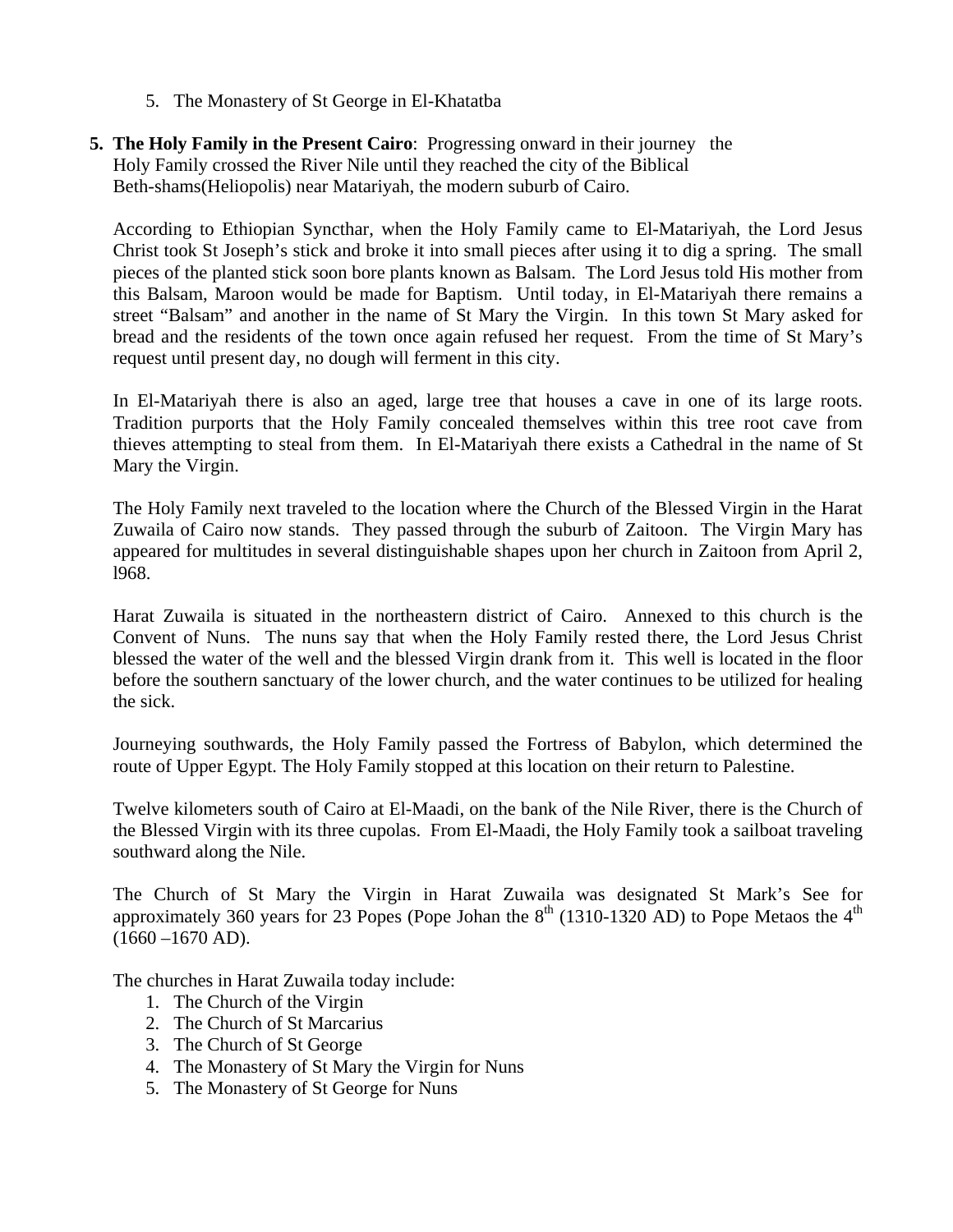In El-Maadi, a church is built at the same site where the Holy Family obtained a sailboat to cross the Nile. It is called the Monastery of the Virgin "El-Adoia" which in Arabic means, "pass" as does the name Maadi.

On Friday, March 12, l976 after completion of the Divine Liturgy, a Holy Bible was discovered floating on the waters of the Nile River opposite the church. It was open to the Holy Book of Isaiah 19:25, "Blessed be Egypt My people." This Holy Bible is preserved for all generations at this church.

**6. The Holy Family in Upper Egypt:** Twelve kilometers southwest of Maghagha can be found a village, Ishnin Al-Nasarah. In former times there was said to be as many churches as there was days in a year located within the boundaries of this village. A local oral tradition relates that the waters of a well about 80 kilometers north of the Church of St George were blessed by the Lord Jesus when the Holy Family passed through the village on their way to Baysus (Dair El-Garnus). The sacred well of Dair El-Garnus is situated at the western end of the south aisle of the Church of the Blessed Virgin.

Ten Kilometers in a southern direction on the edge of the desert is an ancient city of Oxyrhynchus, the present day town of Al Bahnasa. Today Al Bahnasa has only one church, which is dedicated to St Theodore.

Near the ancient Cyanopolis, the present village of Al Kals, the Holy Family took another boat to travel southwards. Advancing 35 kilometers, they passed the Al Tair Mountain, which is almost opposite to Samalut and Bayahu. While sailing past this mountain, a large boulder was about to fall upon the boat and the blessed Virgin became frightened. The Lord Jesus Christ extended His hand and prevented the boulder from falling and the imprint of His hand remained upon the large rock. When Almeric, King of Jerusalem (1162-1173 AD) invaded Egypt, his army chiseled away a piece of the rock and carried it back with them to Syria in 1168 AD. The Church of the Blessed Virgin Mary at Al-Tair Mountain was built in commemoration of this visit by the Holy Family.

From Al-Tair Mountain, the Holy Family sailed southward, passing on their journey, the present day Minya, at that time the Rock Temple of goddess Pekhet, called by the Greeks Speos Artemidos. On this site is the present village of Bani-Hassan Al-Asshuruf.

Finally, they passed the Temple of Ramses II, the ruins of which the Roman Emperor Hadrian built the town of Antinoupolis in 130 AD. The village of Shaikhabadah occupies this site today.

Opposite the ruins of Antinoupolis there is the town of Al-Roda which is built on the site where the Holy Family disembarked in order to proceed to the famous City of Khmunu, the Hermopolis Magna of the Greeks, at the present village of Al-Ashmunain. The ruins of the Basilica of Hermopolis Magna are situated just outside the village of Al-Ashmunian. About 10 kilometers southwards the Holy Family resided for a few days in Mahlaus, the present town of Mallawi. There are numerous Coptic Churches in this town and two are specifically dedicated to the blessed Virgin.

Two days further traveling in a southerly direction brought the Holy Family to the town of Kenis (Nikyas, Funkiss) the present Dairot Al-Sharif. The inhabitants of this town were very charitable, and the Holy Family remained there for several days. The Lord Jesus wrought innumerable miracles in this location. All those who had diseases or afflictions came to Him with faith to be healed. Many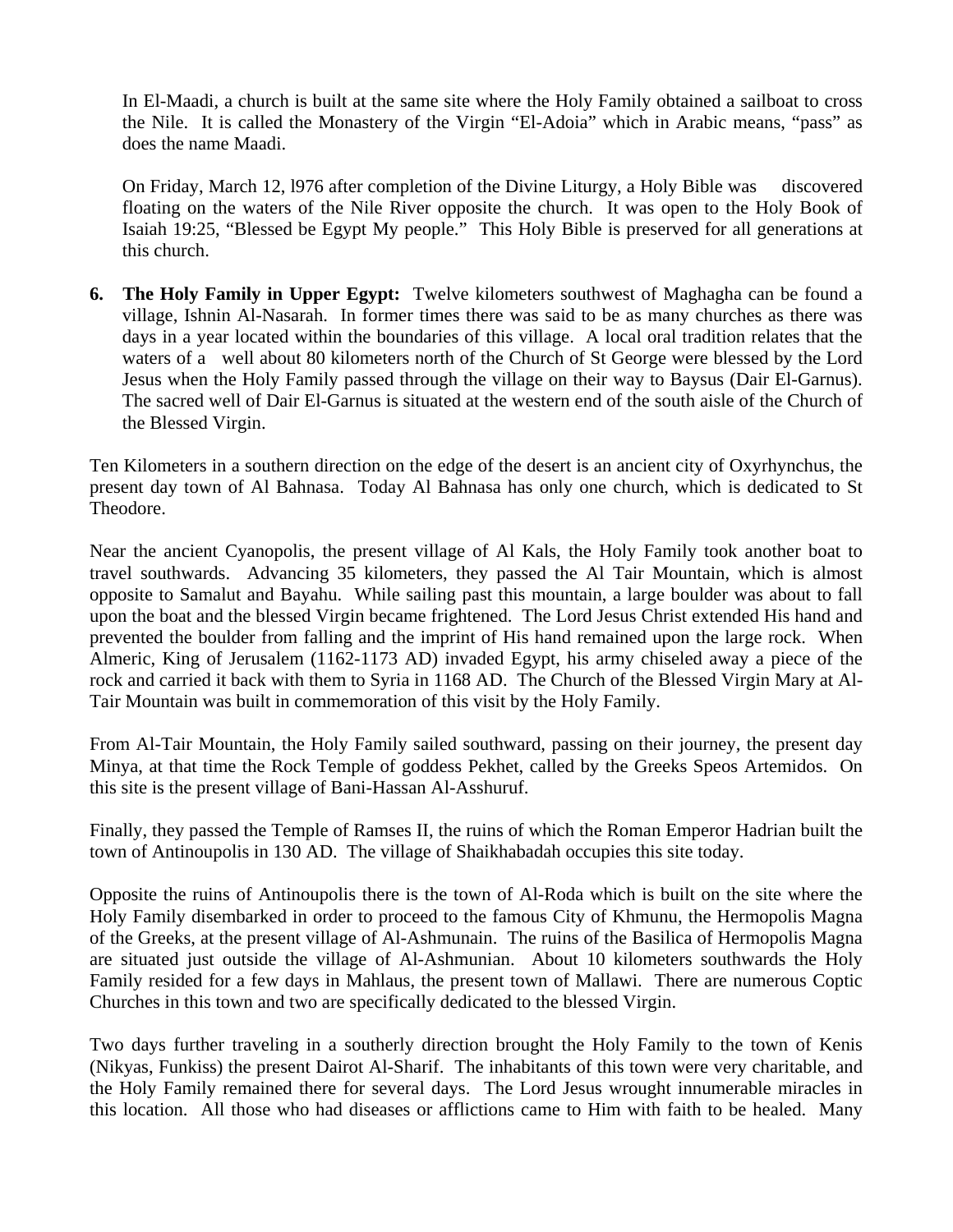people believed on Him and the idols in this town were demolished. From Dairot Al-Sharif, the Holy Family traveled via pepleu, the present Beblaw, to the town of Sanabo.

Thereupon, the Holy Family entered the City of Cusea or Ousquam, today known as Al-Ousia. The priests of the idols, who were a hundred in number, pursued the Holy Family with rods and axes desiring to strike out at them. The Holy Family did not linger in such a town and they continued to travel onward. After a short distance from the town, the Lord Jesus Christ turned toward the town of the violent priests and cursed it and its inhabitants.

Approximately six kilometers west of the town, the Holy Family stopped and rested for a while in the locality of the present town of Meir. About eight kilometers south of Meir, the Holy Family discovered a well. At the location of the well, the Holy Family sojourned for six months in a certain house. This holy place blessed by the visit of the Holy Family, was dedicated to the Blessed Virgin and is known as the Dair Al Muharraq Monastery. According to tradition, the Church of the Blessed Virgin at Dair Al Muharraq was the first church built in Egypt.

Also, according to local tradition, the southern most places visited by the Holy Family was ten kilometers southwest of ancient Lycopolis (Asyut) at Establ Antara Mountain Range rising west of Asyut. The Holy Family stayed there in the large rock tombs of the Ixth to the XIIth Dynasty. The Church of the Blessed Virgin at Dair Al Adra in Dronka is situated east of the cave in which the Holy Family rested. From Asyut, the Holy Family returned to the site of present Dair Al Muharraq.

**The Return of the Holy Family:** On their return, the Holy Family lodged in a cave that is today situated beneath the Church of St Sergius in old Cairo, the ancient Babylon of Egypt. This cave where the Holy Family took rest was a site, which was included in the itineraries of mediaeval pilgrims to the Holy Land.

From Babylon, the Holy Family continued their way northwards stopping at On again. This is near the present site of Al-Matariyha. Here the Lord Jesus was bathed and the well was blessed. A sycamore tree, underneath which the Holy Family was to have found shelter, still stands in a small garden enclosed by a well.

The next place the Holy Family visited on their return to Palestine was Al-Mahammah or the place of bathing. About three kilometers west of Matariyah on the western bank of the Ismaifiyah Canal, there is to this day a well that was blessed by the Holy Family. The well is situated at the northeast corner of the church, east of the cave where the Holy Family found shelter.

From Al-Mahammah, the next stopping point of the Holy Family was Leontopolis, known today as the ruins of Tall Al-Yahudiyah, near Shebin El-Kanater. Moving onward the Holy Family returned to Palestine along the same route they had utilized to come to Egypt. They passed through Bilbais and crossed the isthmus at Al-Qantara and traveled on the Caravan Route from Egypt to Palestine, along the Mediterranean Coast.

According to local tradition, the Holy Family rested for several days near Gaza in a garden between the Gabal Muntar and Gaza.

When the Holy Family entered Palestine, St Joseph heard that Archelaus reined in Judea under the auspices of his father Herod. St Joseph was afraid to go there and being warned by God in a dream, he